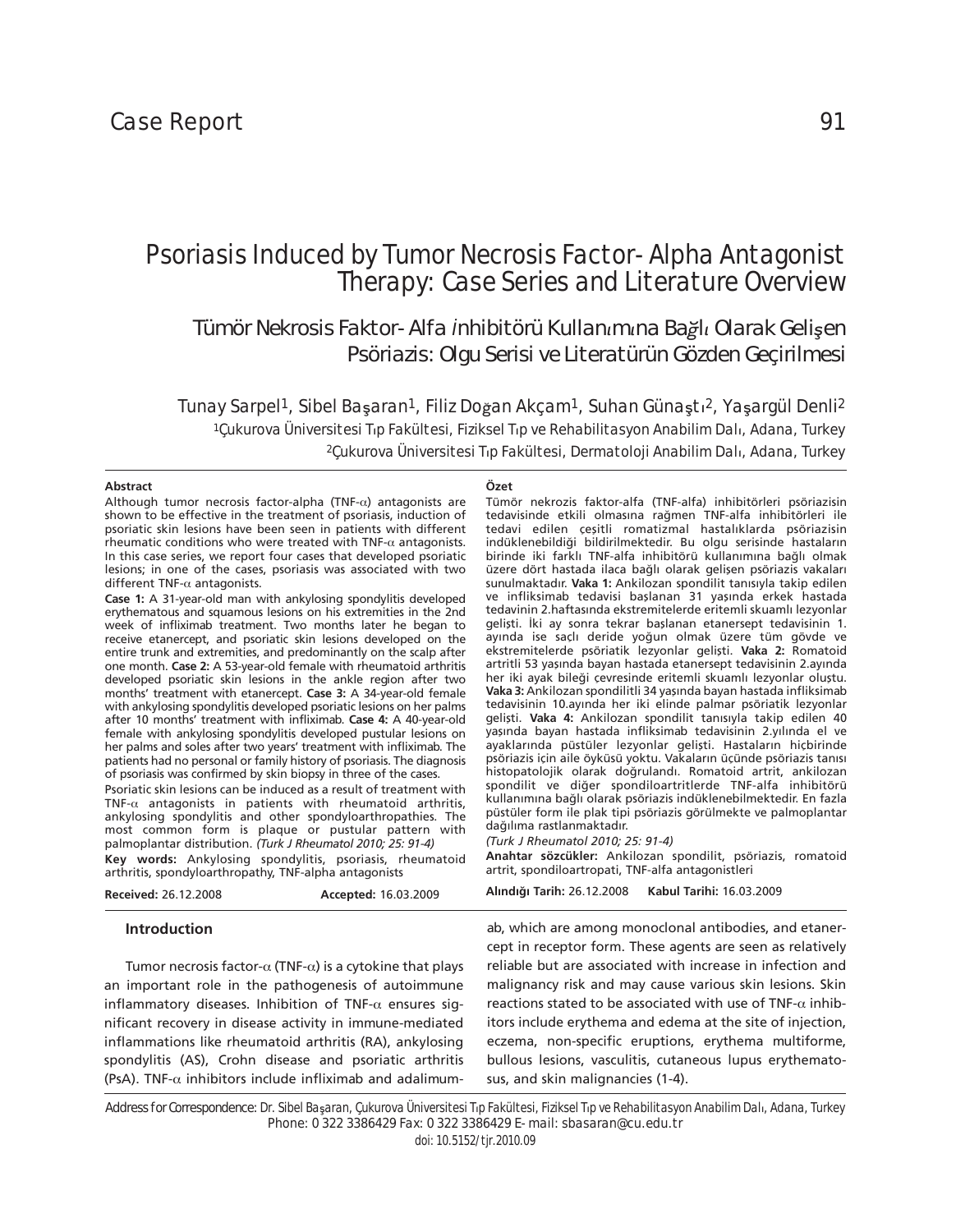TNF- $\alpha$  cytokine, which plays a role in the pathogenesis of immune inflammatory diseases, is also considered to have a key role in the pathophysiology of psoriasis (5). Both etanercept, which is a recombinant soluble human TNF receptor protein, and infliximab, which is a chimeric anti-TNF- $\alpha$  monoclonal antibody, have been used in psoriasis and PsA treatment successfully (4-6). Although they are used in psoriasis treatment, psoriasis cases have been reported in the last few years as developing due to the use of TNF- $\alpha$  inhibitors in RA, AS and other spondyloarthritides (3-5). These agents are reported to induce psoriasis or to worsen psoriatic skin lesions. Inducement of psoriasis may be seen as an acceptable side effect due to the benefits gained from anti-TNF- $\alpha$  treatment in patients with spondyloarthropathies (7, 8).

In the literature, psoriatic lesions that develop following use of TNF- $\alpha$  inhibitors was reported in two female patients with RA, one of whom used infliximab and the other etanercept, with development of lesions in the first three months of treatment (6). Psoriasis diagnosis in these patients was also verified histopathologically. Similar cases were reported later in the literature. Palmoplantar distribution, pustulous form and plaque type psoriasis are the cutaneous reactions most frequently occurring in connection with TNF- $\alpha$  blockers (3, 7, 9, 10).

In this case series, we present four cases with diagnosis of AS or RA who developed psoriasis caused by the use of TNF- $\alpha$  inhibitor. One of the cases had psoriatic skin lesions following use of two different TNF- $\alpha$  inhibitors.

# **Case Presentation**

**Case 1:** Infliximab treatment was started in this male patient at the age of 31 in October 2006, upon severe disease activity (Bath AS Disease Activity Index, BASDAI=9.28). He had been followed with AS diagnosis for three years. Erythematous squamous lesions were seen on both upper and lower limbs in the 2nd week of treatment. A decrease in lesions was observed at the end of treatment. However, since the disease progressed very actively, etanercept treatment was started two months later. Upon development of common psoriatic lesions on the entire body and limbs, becoming intensive on the scalp in the 1<sup>st</sup> month of treatment (Figure 1), the patient was consulted to the Dermatology Clinic. Skin biopsy was performed and was reported as consistent with psoriasis. On the recommendation of the Dermatology Clinic, the treatment was ceased and clear recovery of the lesions was observed.

**Case 2:** This female patient, aged 53 years, had a 31-year history of RA. Etanercept treatment was started in January 2007 in addition to methotrexate upon failure in fully controlling disease activity with other diseasemodifying anti-rheumatic drugs (DMARDs). Erythematous squamous lesions were observed around both ankles in the 2<sup>nd</sup> month of treatment. Skin biopsy was reported as psoriasiform dermatitis. Although treatment cessation was not recommended, the patient did not want to continue. The lesions recovered fully after treatment was stopped.

**Case 3:** In a female patient aged 34 years with a 16-year history of AS, infliximab treatment was started in March 2006 due to failure in controlling disease activity with other DMARDs. Palmar psoriatic lesions were seen on both hands in the 10<sup>th</sup> month of treatment. Topical treatment was started for the patient, who was being followed in the Dermatology Clinic, and it was suggested that she continue treatment. Infliximab treatment was stopped at the patient's request and the lesions fully recovered.

**Case 4:** In a female patient aged 40 years with a 15-year history of AS, infliximab treatment was started in July 2006 upon severe disease activity. Pustulous lesions developed on her hands and feet in the 26th month of treatment (Figure 2). The patient was transferred to the Dermatology Clinic and topical treatment was started



**Figure 1. Psoriatic skin lesions of the patient around the scalp, back and ankles** 



**Figure 2. Psoriatic skin lesions seen on the hand and foot of the patient**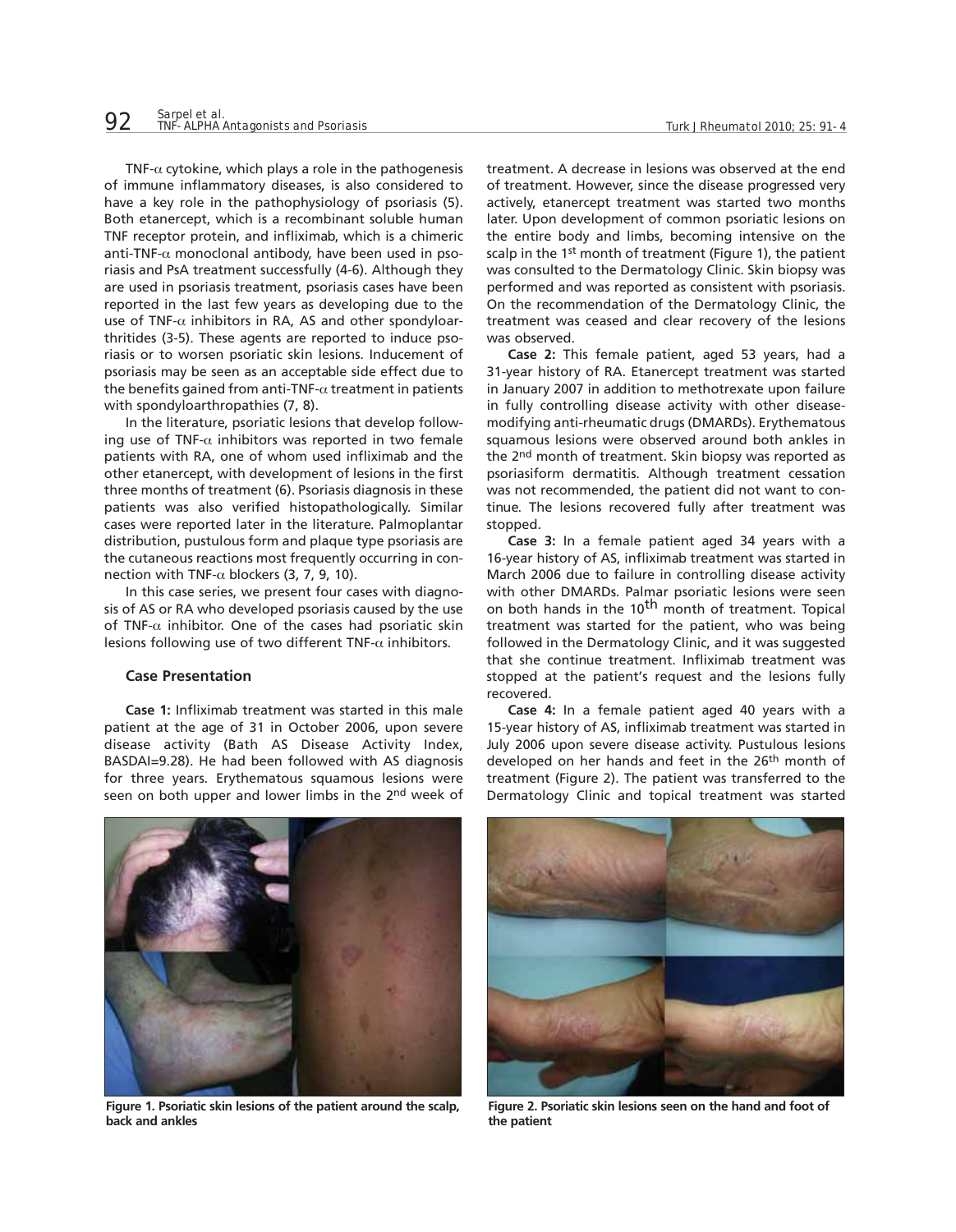after diagnosis of pustulous psoriasis. Cessation of infliximab treatment was not suggested. No increase in the lesions was observed during follow-up.

In three of the patients, diagnosis of psoriasis was verified histopathologically. One patient did not consent to biopsy. The third and fourth cases were sisters, and four of the six siblings were being followed with a diagnosis of AS. The patients had no personal or family history of psoriasis.

#### **Discussion**

Various skin reactions may occur in connection with use of TNF- $\alpha$  inhibitors, including erythema, non-specific eruptions, edema, bullous lesions, and vasculitis in the injection zone. It was reported that skin lesions developed in 10% of the patients receiving anti-TNF treatment, including eczema, drug eruptions, drug induced systemic lupus erythematosus, dermatomyositis, lymphamatoid papulosis-like eruptions, and psoriasis (11).

According to the literature, Dereure et al. (6) were the first to report development of psoriatic skin lesions in connection with use of infliximab and etanercept in their study in 2004 involving two patients with RA. Similar cases were published later (1, 2, 4, 7, 9, 10, 12-17). Two cases were reported in Turkey, one of them a patient with RA using etanercept and the other with AS receiving infliximab treatment (18, 19).

In a Medline search performed by Grinblat et al. (3), they identified 50 cases with psoriasis or psoriasiform skin lesions associated with use of TNF- $\alpha$  inhibitor during the period April 2005 to February 2007. The most frequently seen disease among these cases was determined as RA (56%), followed by AS (22%) and inflammatory bowel disease (14%). Plaque psoriasis was reported as the most frequently seen skin lesion, followed by pustulous form. Other involvements likely to be seen were reported as nail involvement and guttate psoriasis. Sixty-six percent of the patients were found to use infliximab, 34% etanercept and 20% adalimumab. In some cases, development of psoriasis was observed following use of more than one type of TNF- $\alpha$  inhibitor as well. Symptoms were seen as a late event after start of TNF- $\alpha$  inhibitor in general. However, since time interval varied significantly in the cases, no average time was determined for symptom onset. Lesions recovered after treatment cessation in all patients, and were constant while treatment was continuing (3).

Harrison et al. (5) conducted a Medline search of patients with RA receiving anti-TNF treatment to determine those that developed psoriasis, and they identified 41 cases; psoriasis developed in the first nine months of treatment in these cases (average period of six months). However, they also reported cases in whom psoriasis developed as soon as within one week or as late as 62 months. While adalimumab was the latest agent used, it was observed to cause psoriasis as frequently as infliximab and etanercept. In our cases, lesions developed in a minimum of two weeks and maximum of 26 months following anti-TNF treatment. Harrison et al. (5) found 25 psoriasis cases between January 2001 and July 2007 in the study they carried out to determine psoriasis incidence rate in the patients with RA who received anti-TNF treatment by accessing the records of the British Society for Rheumatology. No psoriasis case was seen in the control group using DMARD. Psoriasis incidence in the patients with RA receiving anti-TNF treatment was found as 1.04/1000 persons per year (5).

While the reasons for the occurrence of psoriasis following anti-TNF treatment have not yet been determined, various assumptions have been suggested. One is the possibility that these patients in actuality have PsA, mistakenly diagnosed as RA or AS. It was also stated that development of cutaneous side effects might be caused by bacterial infections. Furthermore, it was suggested that psoriasis might occur in association with other medications used and that some drug eruptions like exanthematous pustulosis might imitate psoriasis (3, 5).

Psoriatic skin lesions seen as side effects were associated with use of TNF- $\alpha$  inhibitors (7, 9). That is, development of lesions does not depend on a specific TNF- $\alpha$ inhibitor, but blockage of TNF- $\alpha$ . As in the first case in this study, observation of psoriatic lesions with multiple TNF- $\alpha$ inhibitors in some cases supports the class effect of TNF- $\alpha$ inhibitors, as stated in the literature. In addition, the fact that two of our cases with AS were siblings suggests a role of genetic predisposition in the occurrence of this side effect.

Immunologic reasons are emphasized mostly with respect to the increase in psoriasis developing paradoxically following anti-TNF treatment. This is stated to be related with the changing immunity that occurs in connection with inhibition of TNF activity in predisposed individuals. It is reported that anti-TNF treatment increases activation of autoreactive T cells under certain conditions and thus causes tissue damage via autoimmune mechanisms. As in the case of lupus-like syndromes or development of anti-nuclear antibody induced by anti-TNF, the reason may be alteration in inflammatory immune response (13, 16).

In patients receiving chronic anti-TNF treatment, cytokine imbalance between TNF- $\alpha$  and interferon- $\alpha$  was suggested as having a key role in the development of psoriatic lesions (3, 20). Other important cytokines like interleukin (IL)-15, 17 and 12-23 have a role in the psoriasis pathogenesis, and chronic anti-TNF treatment may affect immunoregulator pathways of these cytokines and may cause formation of psoriasis or psoriasiform lesions (20).

In the treatment of psoriatic lesions occurring in connection with use of TNF- $\alpha$  inhibitors, lesions were reported to recover upon cessation of the agents. In some cases, topical treatment started for psoriasis was sufficient with-